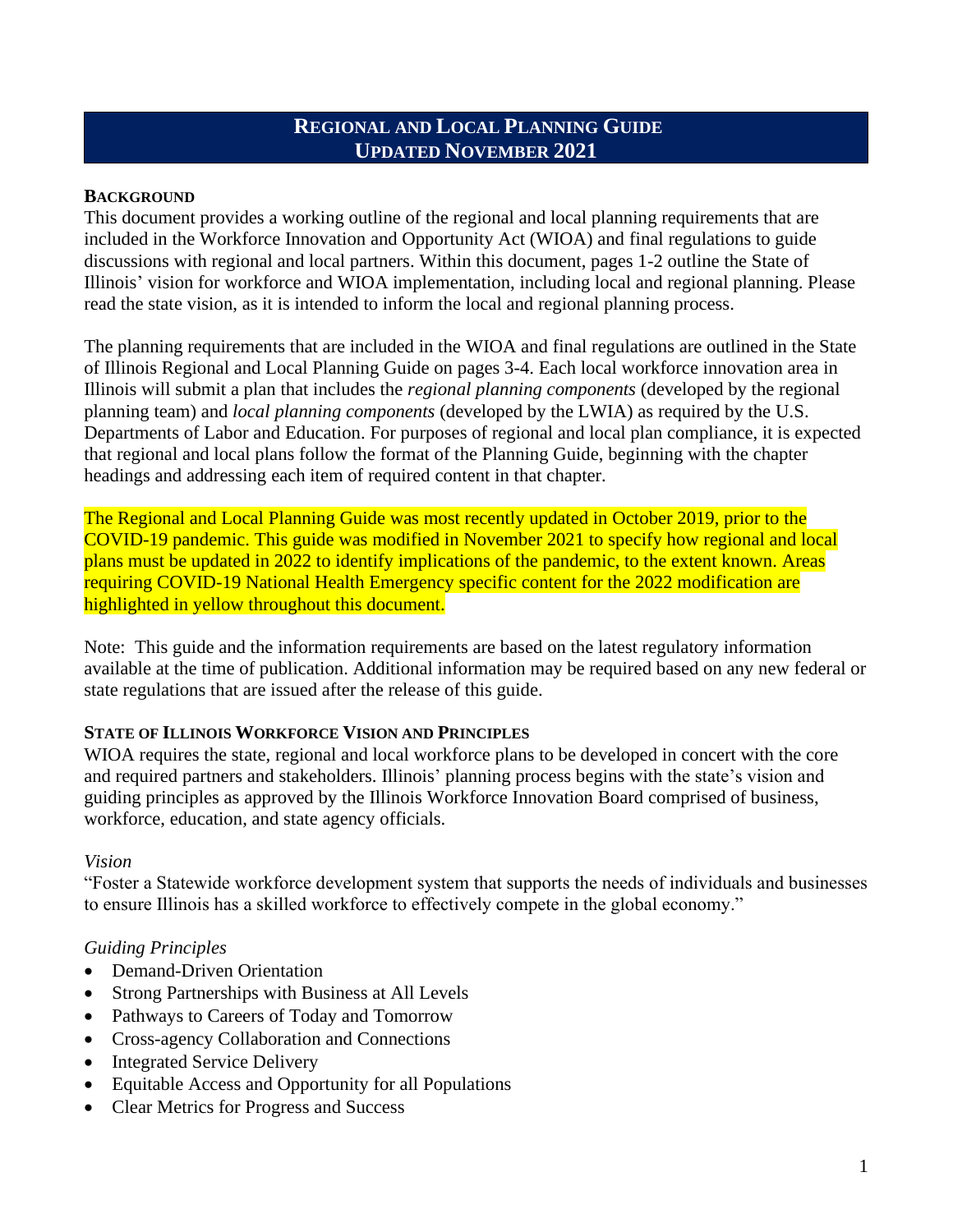• Focus on Continuous Improvement and Innovation

## **STRATEGIES**

The vision and principles laid the groundwork for the six strategies of the Unified State Plan. The vision, principles and key strategies developed at the state level are the foundation of the planning process. The strategies are as follows:

- Coordinate demand-driven strategic planning at the state and regional levels
- Support employer-driven regional sector initiatives
- Provide economic advancement for all populations through career pathways
- Expand service integration
- Promote improved data driven decision making
- Advance public-private data infrastructure

## **STRENGTHENING THE STATE'S COMMITMENT TO WORKFORCE DEVELOPMENT AND JOB CREATION<sup>1</sup>**

Governor Pritzker issued Executive Order 2019-03 leading to the creation of the "Action Agenda for Workforce Development and Job Creation" which provides three "action areas" listed below. Local workforce innovation areas must describe how they will address the following action areas, related strategies and proposed action steps that are integrated into the regional and local plan components of this guide<sup>2</sup>.

- Unite workforce development partners around regional cluster strategies
	- o Identify high-impact regional clusters and associated in-demand occupations
	- o Implement a coordinated workforce development strategy around regional clusters
- Prepare Illinois workers for a career, not just their next job
	- o Increase apprenticeship opportunities
	- o Address barriers to successful training and employment
	- o Establish and support equity goals and align with Perkins equity goals
- Connect job seekers with employers
	- o Shorten time from credential to employment
	- o Integrate workforce services across program providers for one-stop customers

## **PROGRAM COORDINATION AND SERVICE INTEGRATION**

The State of Illinois is committed to the integration of the core and required partner programs throughout the workforce system. The planning process must be informed by the service integration activities outlined in the IWIB Service Integration Policy (WIOA Policy [18-WIOA-1.13\).](https://apps.illinoisworknet.com/WIOAPolicy/Policy/Index/470) The policy defines service integration as a combination of strategies to align and simplify access to one‐stop center services and supports for employers, job seekers and system customers with the goal of providing the best experience possible. Service integration may occur across entities delivering specific services or programs, across time as customer needs change, or both.

This planning guide emphasizes that regions and local areas must demonstrate their commitment to service integration by providing specific plans and actions for working toward alignment, as well as any challenges to aligning the plans and activities within each region and local area. As the planning process

<sup>&</sup>lt;sup>1</sup> See: [https://www2.illinois.gov/dceo/whyillinois/Documents/EO3\\_Full\\_Report\\_04.14.19.pdf](https://www2.illinois.gov/dceo/whyillinois/Documents/EO3_Full_Report_04.14.19.pdf)

 $<sup>2</sup>$  All regional and local plan requirements related to the Action Agenda for Workforce Development and Job Creation are</sup> highlighted for reference.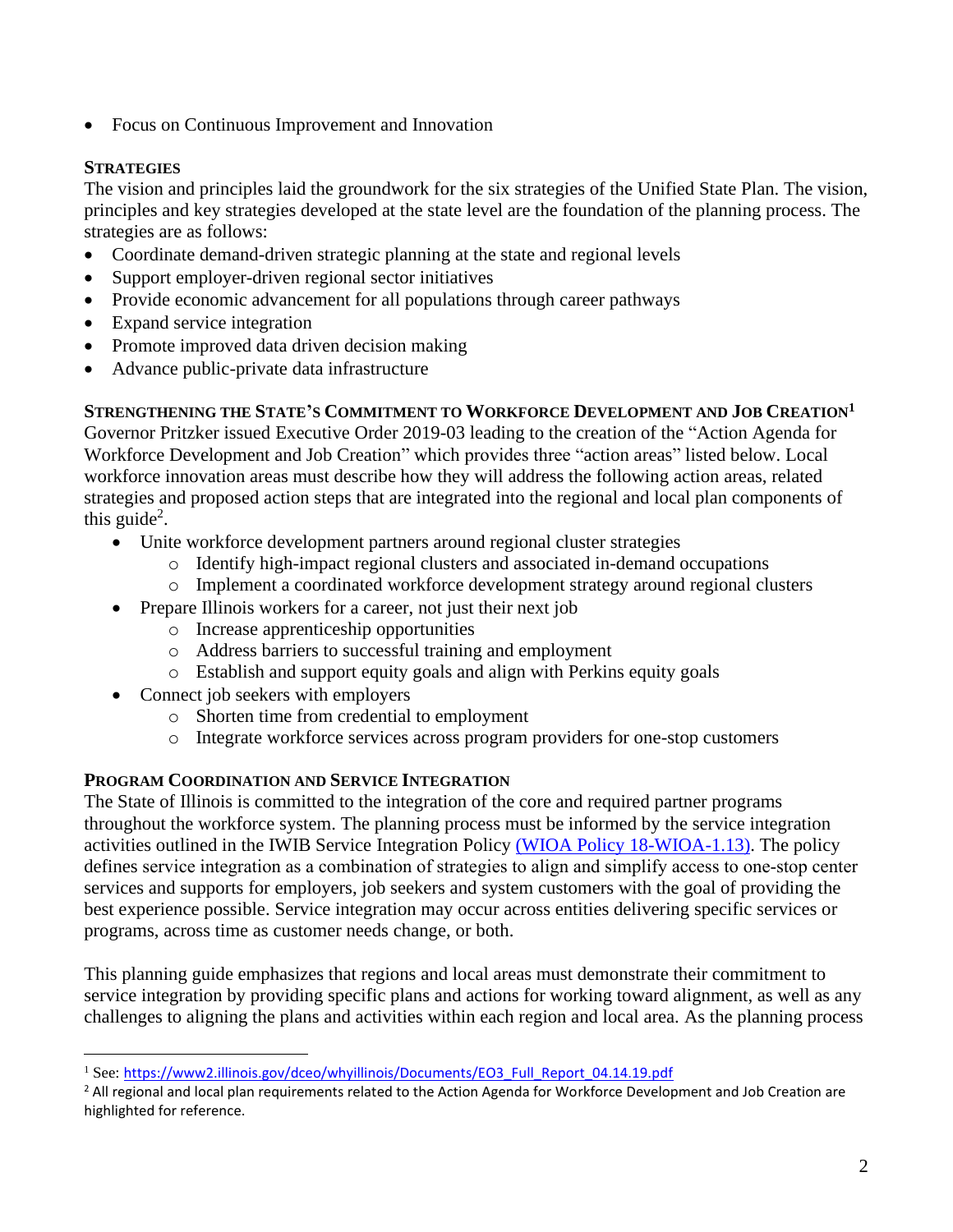evolves, regions and local areas must demonstrate the alignment with the strategic plans of other required partners and be sure to integrate other relevant parts when applicable. Local Planning must also align with the community colleges' Perkins CTE 4-Year Plan. Local Workforce Innovation Boards and Adult Education providers are required to be consulted through the completion of the Comprehensive Local Needs Assessment and the Perkins Local Application.

## **REGIONAL AND LOCAL PLAN COORDINATION**

According to the WIOA final rule, a regional plan is required to meet the purpose of developing, aligning, and integrating service delivery strategies; supporting the state's vision and strategic and operational goals; and to coordinate resources among multiple LWIAs in a region. This approach is intended to align resources between multiple local workforce boards. WIOA requires the local workforce board, in partnership with the chief elected official(s), to submit a local plan to the Governor.

## **REGIONAL PLANNING REGULATIONS**

The Workforce Innovation and Opportunity Act and final regulations require local workforce boards and chief elected officials (CEO) within an identified planning region to participate in a regional planning process that results in the preparation of a regional plan that includes:

- The establishment of regional service strategies, including use of cooperative service delivery agreements (§  $679.510(a)(1)(ii)$ );
- The development and implementation of sector initiatives for in-demand industry sectors or occupations for the planning region  $(\S 679.510(a)(1)(iii))$ ;
- The collection and analysis of regional labor market data (in conjunction with the state), which must include the local planning requirements at  $\S 679.560(a)(1)(i)$ , (ii) and (iv);
- The coordination of administrative cost arrangements, including the pooling of funds for administrative costs, as appropriate  $(\S 679.510(a)(1)(v));$
- The coordination of transportation and other supportive services as appropriate  $(\S 679.510(a)(1)(vi))$ ;
- The coordination of services with regional economic development services and providers  $(\S 679.510(a)(1)(vii))$ ; and
- The establishment of an agreement concerning how the planning region will collectively negotiate and reach agreement with the Governor on local levels of performance for, and report on, the performance accountability measures described in WIOA Sec. 116(c) for local areas or the planning region  $(\S 679.510(a)(1)(viii))$ .

## **LOCAL PLANNING REGULATIONS**

The local plan serves as a four-year action plan to develop, align and integrate the region and local area's job-driven workforce development systems and provides the platform to achieve the local area's visions and strategic and operational goals. At the end of the first 2-year period of the 4-year local plan, each local board shall review<sup>3</sup> the local plan and the local board, in partnership with the chief elected official, shall prepare and submit modifications to the local plan to reflect changes in labor market and economic conditions or in other factors affecting the implementation of the local plan. Additional criteria have been included in this Planning Guide to assist Regional and Local Workforce Areas in developing responses to support COVID-19 and Equity implications for Program Year 2022 (State Fiscal Year 2021), which begins July 1, 2022. The local plan sets forth the strategy to:

<sup>3</sup> Workforce Innovation and Opportunity Act, U.S.C. 29 § 3123(a)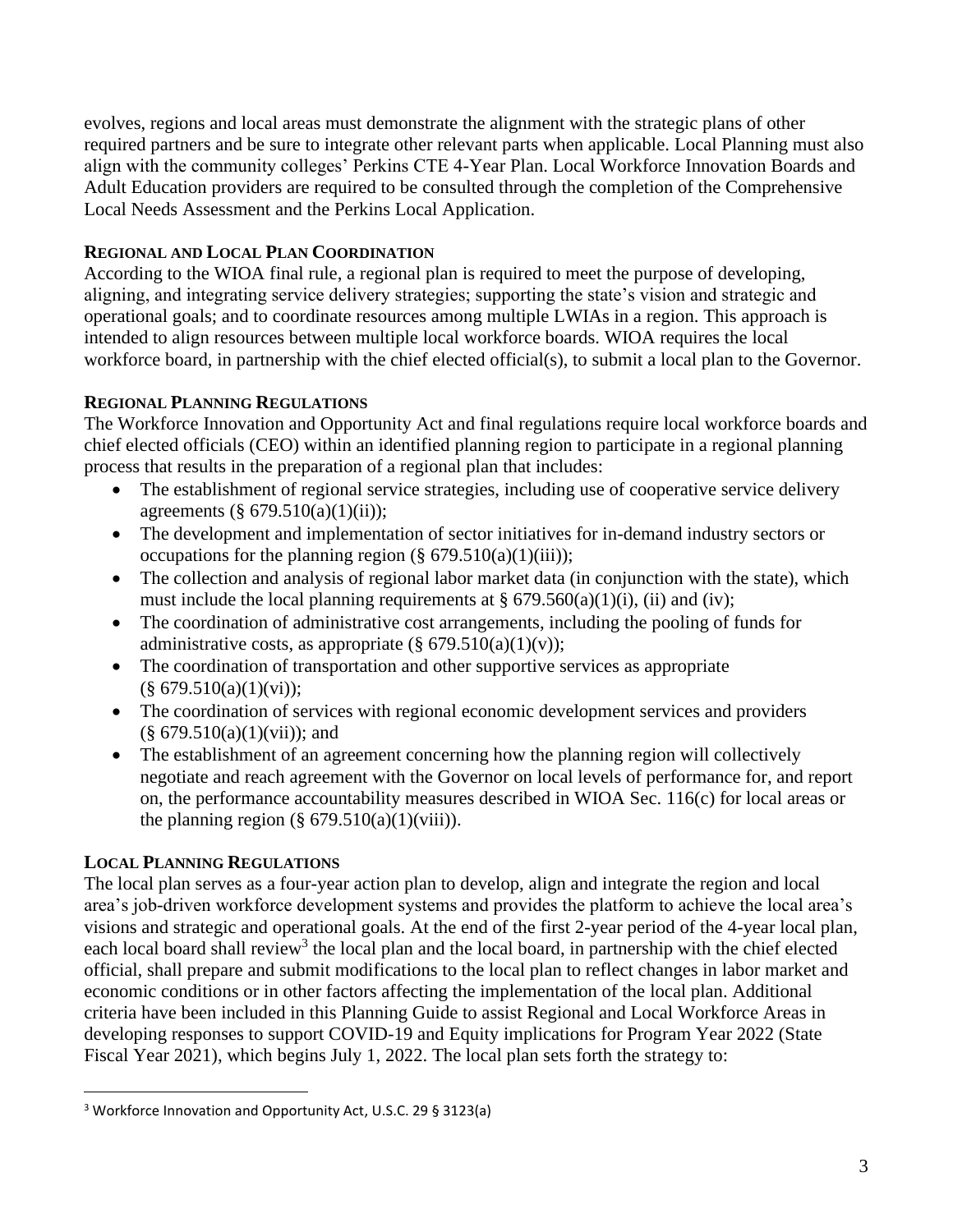- Direct investments in economic, education and workforce training programs to focus on providing relevant education and training to ensure that individuals, including youth and individuals with barriers to employment, have the skills to compete in the job market and that employers have a ready supply of skilled workers  $(\S 679.500(a)(1))$ ;
- Apply job-driven strategies in the one-stop system  $(\S 679.500(a)(2))$ ;
- Enable economic, education and workforce partners to build a skilled workforce through innovation in, and alignment of, employment, training and education programs (§  $679.500(a)(3)$ ; and
- Incorporate the local plan into the regional plan per § 679.540. At the end of the first 2-year period of the 4-year local plan, each local board shall review the local plan and the local board, in partnership with the chief elected official, shall prepare and submit modifications to the regional and local plans to reflect changes in labor market and economic conditions or in other factors affecting the implementation of the local plan (§ 679.560(a)).

## **ILLINOIS PLANNING REGIONS**

WIOA Section 106 requires the Governor to identify "planning regions" to align workforce development activities and resources with larger regional economic development areas. After an analysis of the labor market information and other data factors, the State has determined that the WIOA planning regions align with the existing ten Economic Development Regions (see Appendix I). The Economic Development Regions were determined based on the following factors:

- Workforce: Demographics, Labor Force, Commuting Patterns
- Geography: Metropolitan Statistical Areas (MSAs)
- Business & Industry: Employers & Major Industries

In accordance with WIOA Section  $106(a)(2)$ , a single local area may not be split across two planning regions. Local areas must be contiguous to be a planning region and effectively align economic and workforce development activities and resources (20 CFR 679.210). There are three LWIAs in Illinois that are split across state planning regions. **A waiver from this requirement was approved by the U.S. Department of Labor through June 30, 2022 as a part of the 2020-2024 Unified State Plan<sup>4</sup> . Local areas split across multiple planning regions may elect to participate in regional planning in the region of their choice or in both.** 

The State of Illinois recognizes that the realignment of a local workforce area requires a significant amount of planning and effort at the state and local levels. Technical assistance is available to local workforce areas that voluntarily choose to realign programs, consolidate activities and/or merge local workforce areas.

## **PLAN ORGANIZATION**

All local workforce innovation areas in Illinois must submit a plan that includes both the regional and local planning components outlined in this planning guide. For example, the Southern Illinois Plan will include the *regional components* (chapters 1-3) and the *local components* (chapter 4-6) from LWIA 25, and the *local components* (chapters 4-6) from LWIA 26.

<sup>&</sup>lt;sup>4</sup> <https://www.illinoisworknet.com/WIOA/Resources/Pages/StateUnifiedPlan.aspx>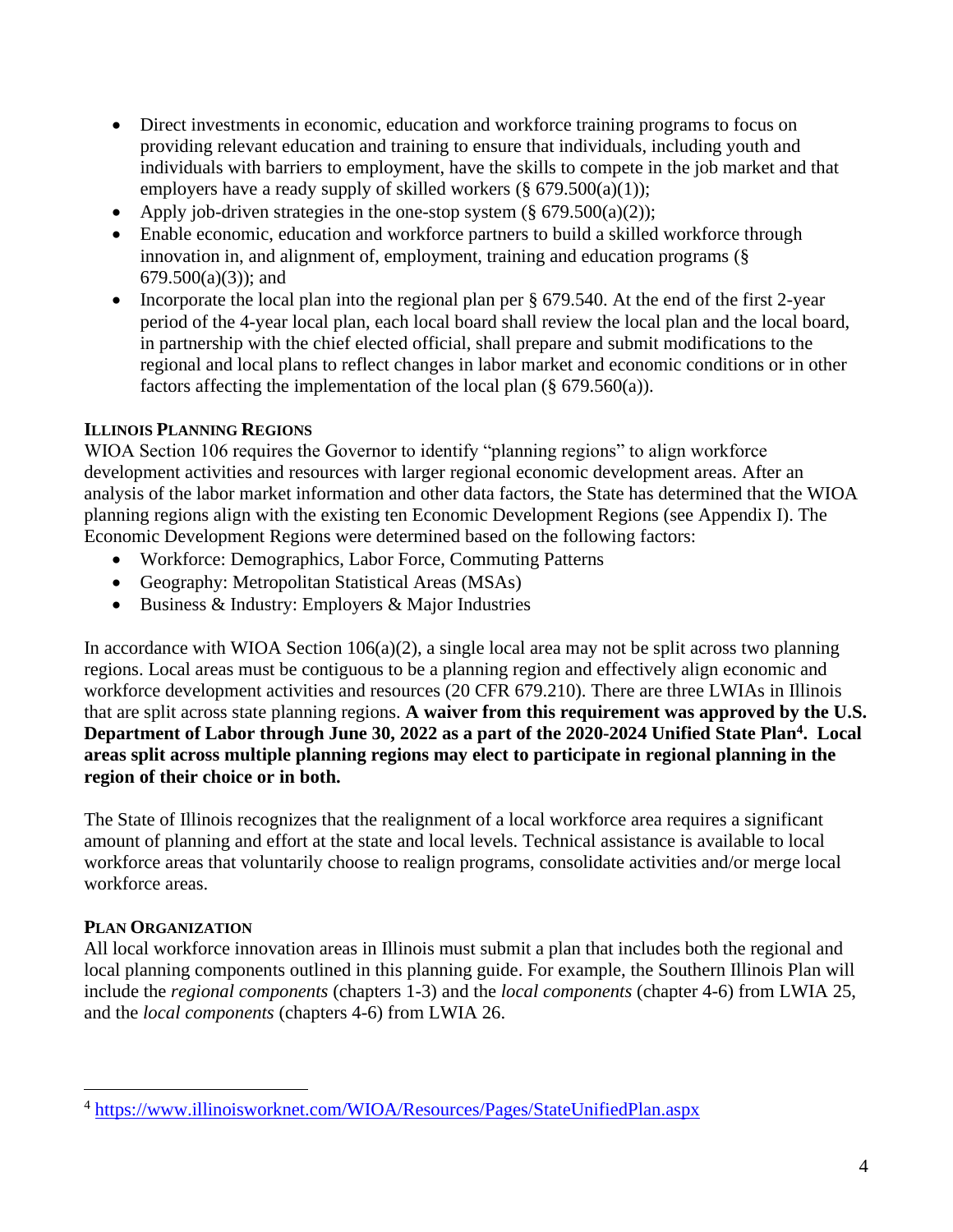| <b>REGIONAL COMPONENTS</b> |                                              |  |
|----------------------------|----------------------------------------------|--|
| Chapter 1                  | Economic and Workforce Analysis              |  |
| Chapter 2                  | <b>Strategies for Service Integration</b>    |  |
| Chapter 3                  | Vision, Goals and Implementation Strategies  |  |
| <b>LOCAL COMPONENTS</b>    |                                              |  |
| Chapter 4                  | <b>Operating Systems and Policies</b>        |  |
| Chapter 5                  | Performance Goals and Evaluation             |  |
| Chapter 6                  | <b>Technical Requirements and Assurances</b> |  |

## **TIMELINE**

| <b>ACTIVITY</b>                                                             | <b>TARGET DATE</b> |
|-----------------------------------------------------------------------------|--------------------|
| Regional and Local Planning Guide issued                                    | November 30, 2021  |
| Regional data packets issued                                                | November 30, 2021  |
| Regional and local plan posted for public comment period not to last more   |                    |
| than 30 days                                                                | February 14, 2022  |
| Regional and local teams update plans based on public comments              | March 16, 2022     |
| Regional and local plan finalized (approved by Local Board and submitted    |                    |
| to the Governor)                                                            | March 31, 2022     |
| State review period completed                                               | June 30, 2022      |
| Regional and local plan effective date or technical assistance provided (as |                    |
| needed)                                                                     | 2022<br>July 1.    |

## **PLAN REVIEW AND PUBLIC COMMENT**

The plan (including the regional and local components) must be made available for viewing and public comment for no more than 30 days before submission to the Governor per § 679.550(b)(3). Any comments expressing disagreement with the plan must be included when the plan is submitted.

## **INSTRUCTIONS FOR SUBMITTAL**

The regional and local component of the plan must follow the chapter format as laid out in this Planning Guide. The required items of content in the guide will be reviewed for quality and completeness to meet compliance requirements. Plans must be submitted by the close of business on March 31, 2022 to the State of Illinois at: [wioaplans-mous@illinoisworknet.com](mailto:wioaplans-mous@illinoisworknet.com)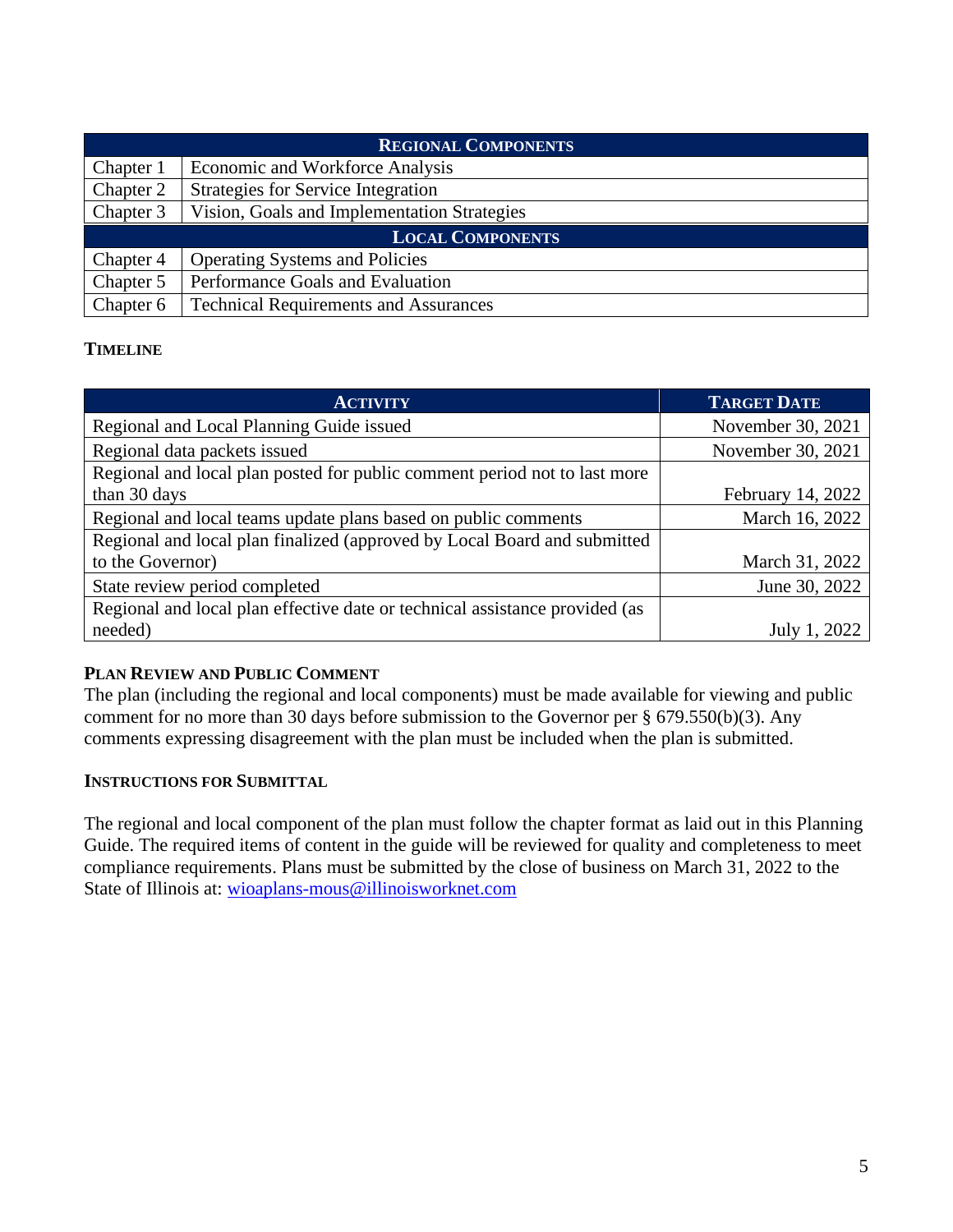### **CHAPTER 1: ECONOMIC AND WORKFORCE ANALYSIS – REGIONAL COMPONENT**

This chapter must discuss how the region has collected and analyzed *updated* regional labor market information including the local planning requirements. The chapter must demonstrate alignment with education and economic development. Regional teams are encouraged to use the labor market information posted on<https://www.illinoisworknet.com/WIOA/RegPlanning> that will provide consistency in the data used for regional analysis throughout the state<sup>5</sup>.

#### A. As part of the 2022 modification, provide an *updated* analysis of the factors listed below noting any significant impacts of the COVID-19 National Health Emergency:

- 1. Economic conditions including existing and emerging in-demand industry sectors and occupations (§ 679.560(a)(1)(i));
	- a. What are the targeted industries, high-impact industry clusters, and in-demand occupations in the region?
	- b. What industries and occupations have favorable location quotients?
	- c. What industries and occupations have favorable demand projections based on growth?
	- d. What industries and occupations have favorable demand projections based on replacements?
	- e. What industries and occupations are considered mature but still important to the economy?
	- f. What industries and occupations are considered emerging in the regional economy?
	- g. What sources of supply and demand data were used to determine the targeted industries occupations and skills?
- 2. Employment needs of employers in existing and emerging in-demand industry sectors and occupations (§  $679.560(a)(1)(ii)$ );
- 3. Knowledge and skills needed to meet the employment needs of the employers in the region, including employment needs in in-demand industry sectors and occupations  $(\S 679.560(a)(2))$ ;
	- a. What are the targeted career pathway clusters in the region?
	- b. What are the skills that are in demand in the region?
	- c. How well do the existing skills of job seekers match the demands of local businesses?
- 4. Regional workforce considering current labor force employment and unemployment data, information on labor market trends, and educational and skill levels of the workforce, including individuals with barriers to employment<sup>6</sup> (§  $679.510(a)(1)(iv)$  and §  $679.560(a)(3)$ ).

<sup>&</sup>lt;sup>5</sup> For clarity on what resources to use, regions can discuss the most appropriate data to select with their local IDES labor market economist.

<sup>6</sup> The term "individual with barrier to employment" means one or more of the following populations: displaced homemakers, low-income individuals, Indians, Alaska Natives, and Native Hawaiians, individuals with disabilities, including youth who are individuals with disabilities, older individuals, ex-offenders, homeless individuals, or homeless children and youths, youth who are in or have aged out of the foster care system, individuals who are English language learners, individuals who have low levels of literacy, and individuals facing substantial cultural barriers, eligible migrant and seasonal farmworkers, individuals within 2 years of exhausting lifetime eligibility under part A of title IV of the Social Security Act, single parents,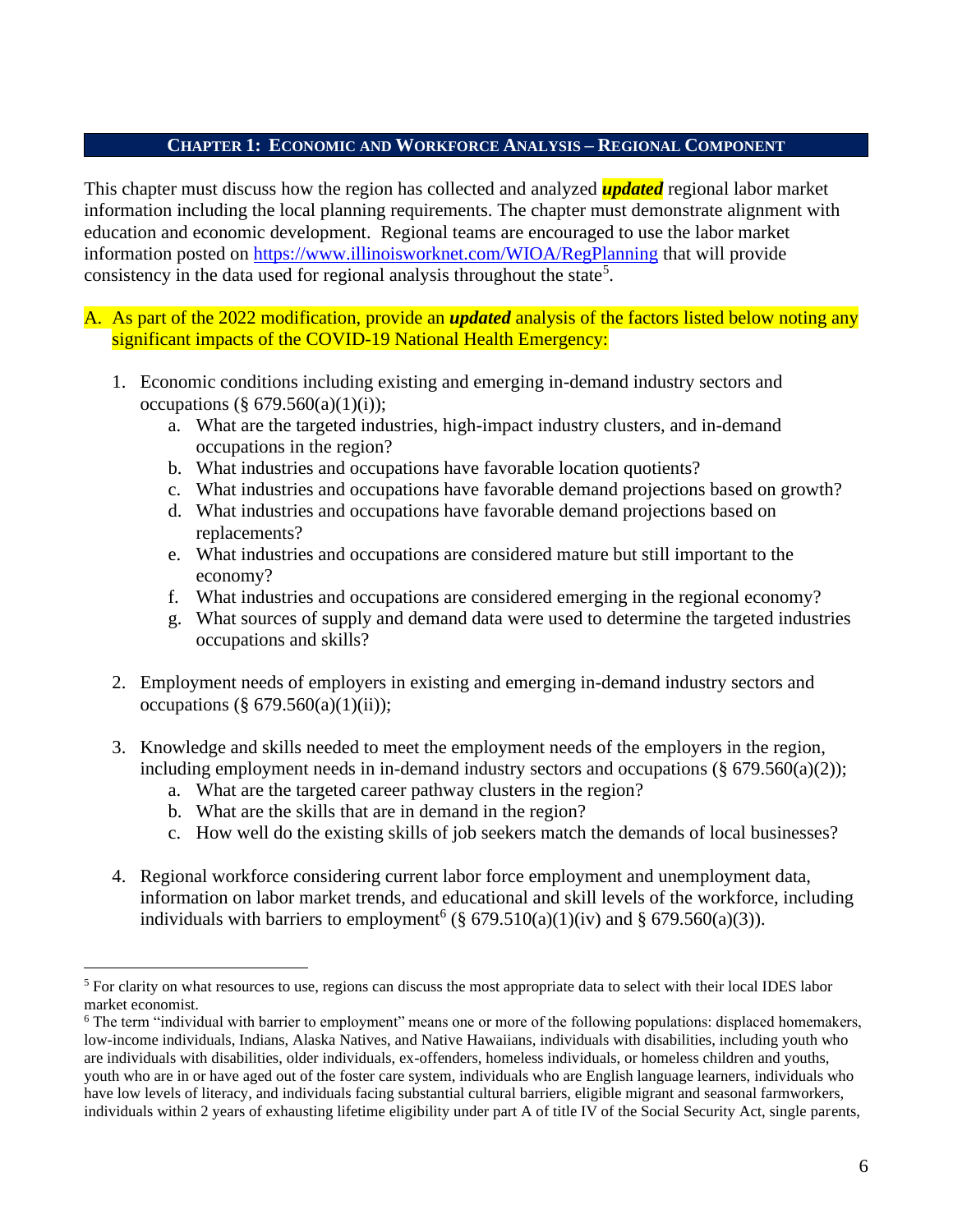- a. How is the region changing in terms of demographics, labor supply and occupational demand?
- b. What special populations exist in the region, what is their magnitude, and what are the policy and service implications to meet the needs of these individuals?
- B. Describe the development and implementation of sector initiatives for in-demand industry sectors or occupations for the planning region (§  $679.510(a)(1)(iii)$ ). Plans must answer the following questions:
	- 1. How will the workforce partners convene employers, foundations and regional institutions to help lead sector partnerships and make coordinated investments?
	- 2. Identify the established and active sector partnerships in the region (as defined in Illinois' Next Generation Sector Strategies Guide<sup>7</sup>)? If any exist, are they business-led and what is their role in WIOA planning?
	- 3. Identify any regional sector partnerships that are inactive or have disbanded since the prior planning cycle. What other public-private partnerships exist in the region that could support sector strategies and what is their role in planning?
	- 4. What neutral conveners with the capacity to help establish sector partnerships exist in the region and what is their role in planning?
- C. As part of the 2022 modification, if needed, describe the impact of the pandemic on the ability to collect and analyze regional labor market information not mentioned in the previous sections. Include what steps, to the extent known, that will be taken over the next two years to adapt to the impact of the pandemic.
- D. As part of the 2022 modification, describe how a *workforce equity lens* is incorporated into the local planning requirements for collecting and analyzing labor market information

including pregnant single women, long-term unemployed individuals, and such other groups as the Governor determines to have barriers to employment (WIOA Sec. 3(24)).

<sup>7</sup> Regional team are encouraged to review Illinois' Next Generation Sector Strategies Guide that is posted on <https://www.illinoisworknet.com/WIOA/network/Pages/SectorStrategies.aspx>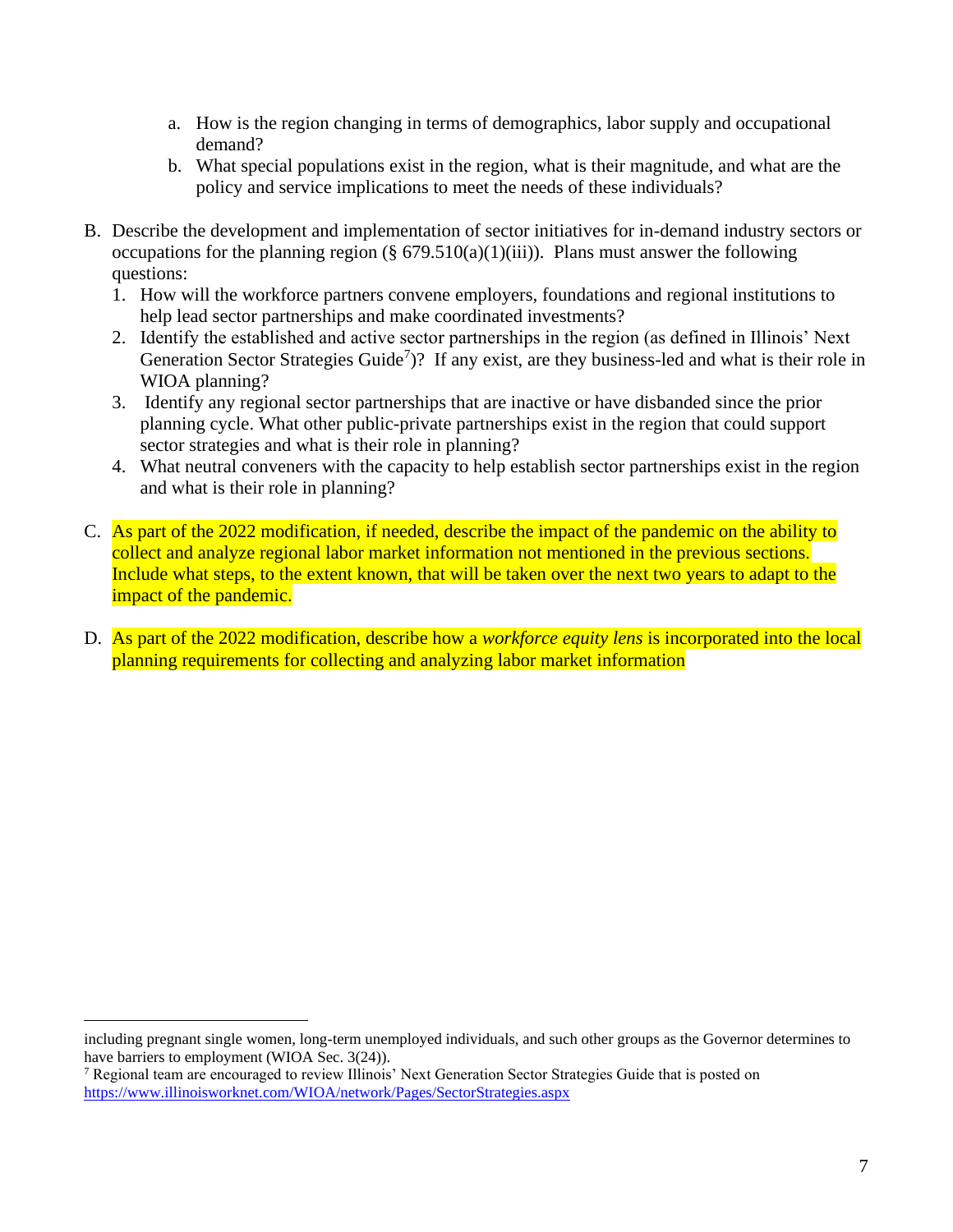#### **CHAPTER 2: STRATEGIES FOR SERVICE INTEGRATION – REGIONAL COMPONENT**

This regional component of the plan must describe the regional service strategies, including use of cooperative service delivery strategies and the connection of job seekers with employers. As part of the 2022 modification, regions are required to provide *updated* information and analysis noting any significant impacts of the COVID-19 National Health Emergency and what steps will be taken to address the challenges and opportunities that are associated with the regional service integration strategies.

- A. Provide an analysis of workforce development activities, including education and training, in the region. This analysis must include the strengths and weaknesses of workforce development activities and capacity to provide the workforce development activities to address the education and skill needs of the workforce, including individuals with barriers to employment, and the employment needs of employers ( $\S 679.560(a)(4)$ ). The 2022 modification must update the following sections of your plan where applicable to address the impact of the COVID-19 National Health Emergency and any plans for mitigating the pandemic implications over the next two:
	- 1. Analyze the strengths and weaknesses of workforce development activities in the region
	- 2. Analyze the capacity of the regional partners to provide workforce development activities to address the education and skill needs of the workforce including individuals with barriers to employment.
	- 3. Analyze the capacity of the regional partners to provide activities to address the needs of employers.
	- 4. How well do existing training programs in the region and local areas prepare job seekers to enter and retain employment with regional businesses?
	- 5. Summarize the commitments of each program partner to implement the selected strategies described in the "Action Plan for Improving Service Integration in the Region."
- B. Describe how transportation and other supportive services are coordinated within the region (§  $679.510(a)(1)(vi)$ . The 2022 modification must update the following sections of your plan where applicable to address the impact of the COVID-19 National Health Emergency and any plans for mitigating the pandemic implications over the next two:
	- 1. What regional organizations currently provide or could provide supportive services?
	- 2. What policies and procedures will be established to promote coordination of supportive services delivery?
- C. Describe the coordination of services with regional economic development services and WIOA service providers (§ 679.510(a)(1)(vii)). The 2022 modification must address the impact of the COVID-19 National Health Emergency and any plans for mitigation over the next two years when respond to the following required sections:
	- 1. What economic development organizations, WIOA service providers or businesses are actively engaged in regional planning?
	- 2. What economic development organizations, WIOA service providers or businesses were invited to participate but declined?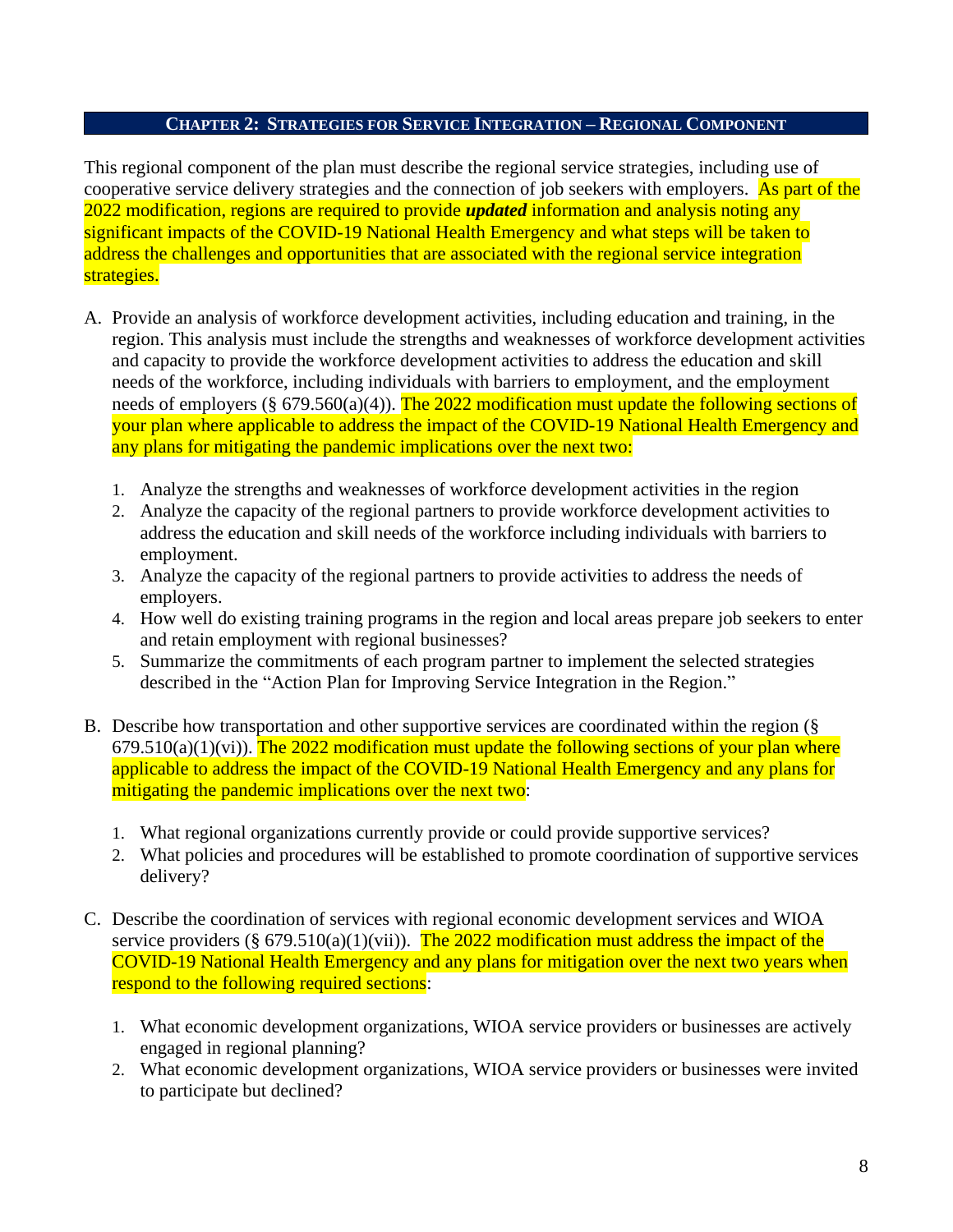- D. Describe the coordination of administrative cost arrangements, including the pooling of funds for administrative costs, as appropriate  $(\S 679.510(a)(1)(v))$ .
- E. As part of the 2022 modification, if needed, describe the impact of the pandemic on the regional service strategies, including use of cooperative service delivery strategies and the connection of job seekers with employers, not covered in the above sections. Include what steps, to the extent known, that will be taken over the next two years to adapt to the impact of the pandemic regarding the regional service strategies, including use of cooperative service delivery strategies and the connection of job seekers with employers.
- F. As part of the 2022 modification, describe how a *workforce equity lens* is or will be incorporated in the regional service integration strategies, including the coordination of service delivery strategies to job seekers and employers.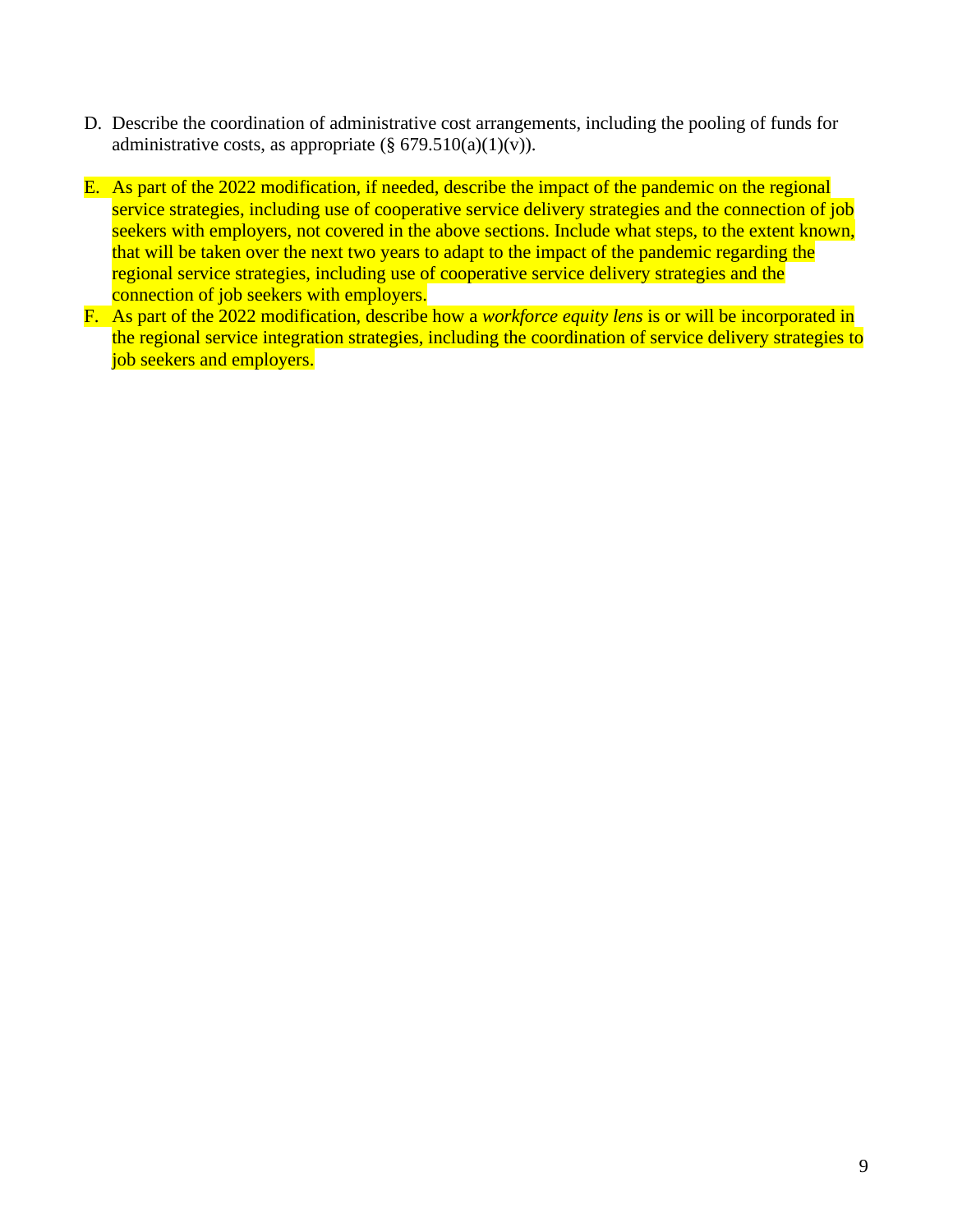#### **CHAPTER 3: VISION, GOALS AND IMPLEMENTATION STRATEGIES – REGIONAL COMPONENT**

This section will outline how the Local Workforce Board(s) will coordinate the regional workforce, education and economic development activities with regional activities that are carried out in the local areas. The responses must illustrate that business, education and workforce development stakeholders have provided input and are involved with the development of the strategies and to ensure alignment with other plans. Regions are required to provide *updated* information and analysis noting any significant impacts of the COVID-19 National Health Emergency and what steps will be taken to address the challenges and opportunities that are associated with the implementation of regional strategies.

- A. Describe the local strategic vision to support state and regional economic growth (§ 679.560(a)(5)). Describe how this aligns with the State of Illinois' vision and principles (page 1). As part of the 2022 modification, include a description of how the region and local areas will adapt to the impact of COVID-19 National Health Emergency over the next year to accomplish the local strategic vision and support state and regional economic growth.
- B. Describe the local goals for preparing an educated and skilled workforce (including youth and individuals with barriers to employment) and goals relating to the performance accountability measures based on performance indicators (§ 677.155(a)(1)). As part of the 2022 modification, include a description of how the region and local areas will adapt to the impact of the COVID-19 National Health Emergency over the next two years in accomplishing local goals for preparing an educated and skilled workforce and goals relating to performance.
- C. Provide a description of the regional and local strategies that will achieve the vision and principles. To the extent possible, the 2022 modification must describe how regional partners are adapting or will adapt their approaches to meeting each of the strategies described in the 2020 plan as a result of COVID-19 National Health Emergency. This section must include a description of the strategies and services that will be used in the local areas:
	- To facilitate engagement of employers in workforce development programs, including small employers and employers in in-demand industry sectors and occupations (§  $679.560(b)(3)(i);$
	- To support a local workforce development system that meets the needs of businesses in the local area (§ 679.560(b)(3)(ii));
	- To better coordinate workforce development programs and economic development (§  $679.560(b)(3)(iii)$ ;
	- To strengthen linkages between the one-stop delivery system and unemployment insurance programs (§ 679.560(b)(3)(iv));
	- To promote entrepreneurial skills training and microenterprise services  $(\S 679.560(b)(4))$ ; and
	- To implement initiatives such as incumbent worker training programs, on-the-job training programs, customized training programs, industry and sector strategies, career pathways initiatives, utilization of effective business intermediaries, and other business services and strategies designed to meet the needs of regional employers ( $\S$  679.560(b)(3)(v)).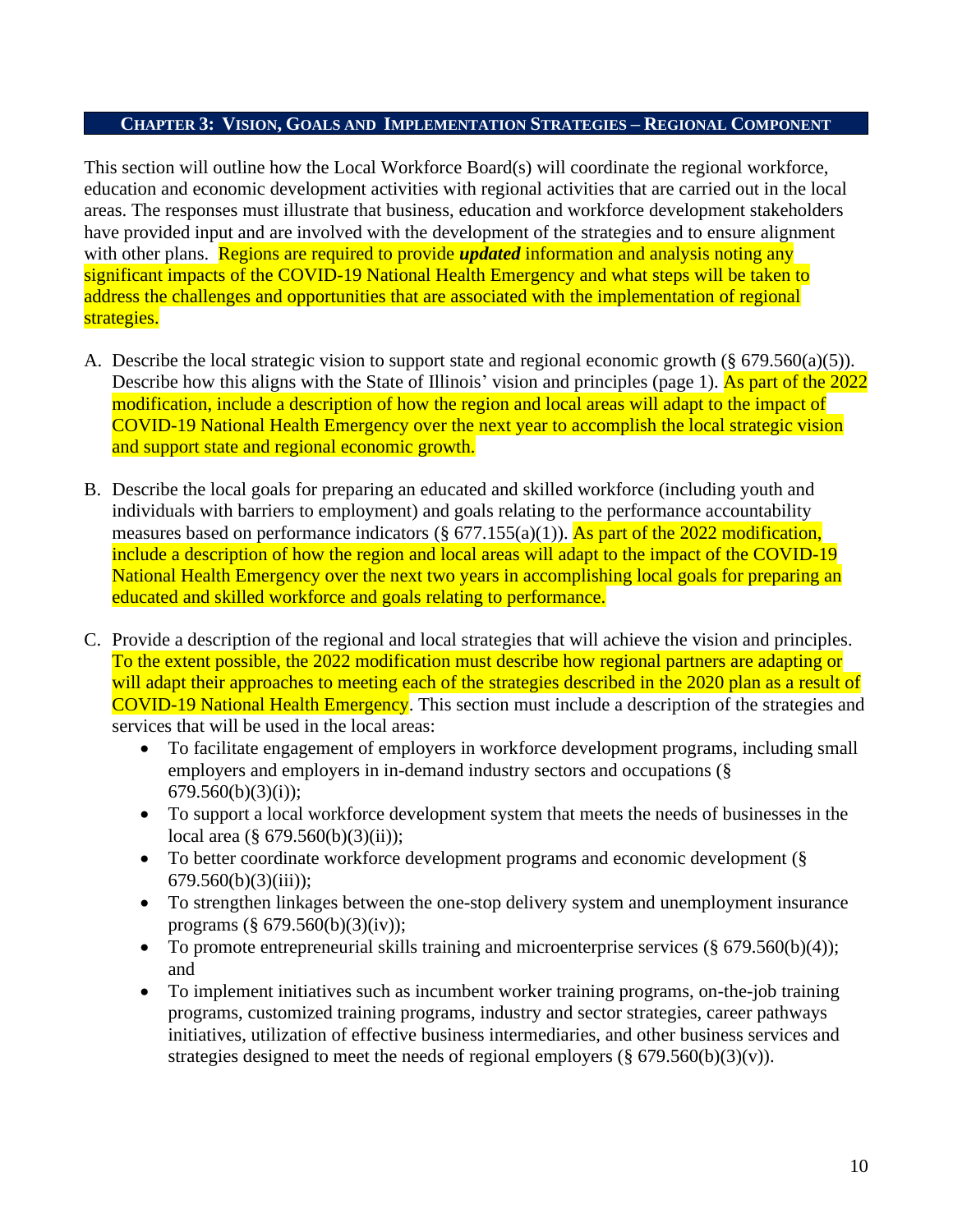- D. Describe regional strategies that will increase apprenticeship and other work-based learning opportunities.
- E. Describe initiatives to shorten the time from credential to employment and address how the area will work with the education system to begin putting training opportunities in place to meet this strategy.
- F. Describe the steps that will be taken to support the state's efforts to align and integrate education, workforce and economic development including:
	- Fostering the improvement and expansion of employer-driven regional sector partnerships to increase the focus on critical in-demand occupations in key sectors that are the engine of economic growth for the state and its regions.
	- Expanding career pathway<sup>8</sup> opportunities through more accelerated and work-based training and align and integrate programs of study leading to industry-recognized credentials and improved employment and earnings.
	- Expanding career services and opportunities for populations facing multiple barriers to close the gap in educational attainment and economic advancement through career pathways and improved career services and expansion of bridge programs.
	- Expanding information for employers and jobseekers to access services by improving the Illinois public-private data infrastructure to support the alignment and integration of economic development, workforce development and education initiatives for supporting sector partnerships and career pathways.
	- $\bullet$  ?
- G. As part of the 2022 modification, if needed, describe the impact of the pandemic on how the Local Workforce Board(s) will coordinate the regional workforce, education and economic development activities with regional activities that are carried out in the local areas not covered in the above sections. Include what steps, to the extent known, that will be taken over the next two years to adapt to the impact of the pandemic regarding how the Local Workforce Board(s) efforts for regional coordination.
- H. As part of the 2022 modification, describe how a *workforce equity lens* is or will be incorporated in the implementation of regional workforce, education, and economic development strategies.

<sup>&</sup>lt;sup>8</sup> The [State of Illinois Career Pathways Dictionary](https://www.isac.org/pace/cp_dictionary_11-13-18__final.pdf) is available at isac.org/pace/cp\_dictionary\_11-13-18\_final.pdf.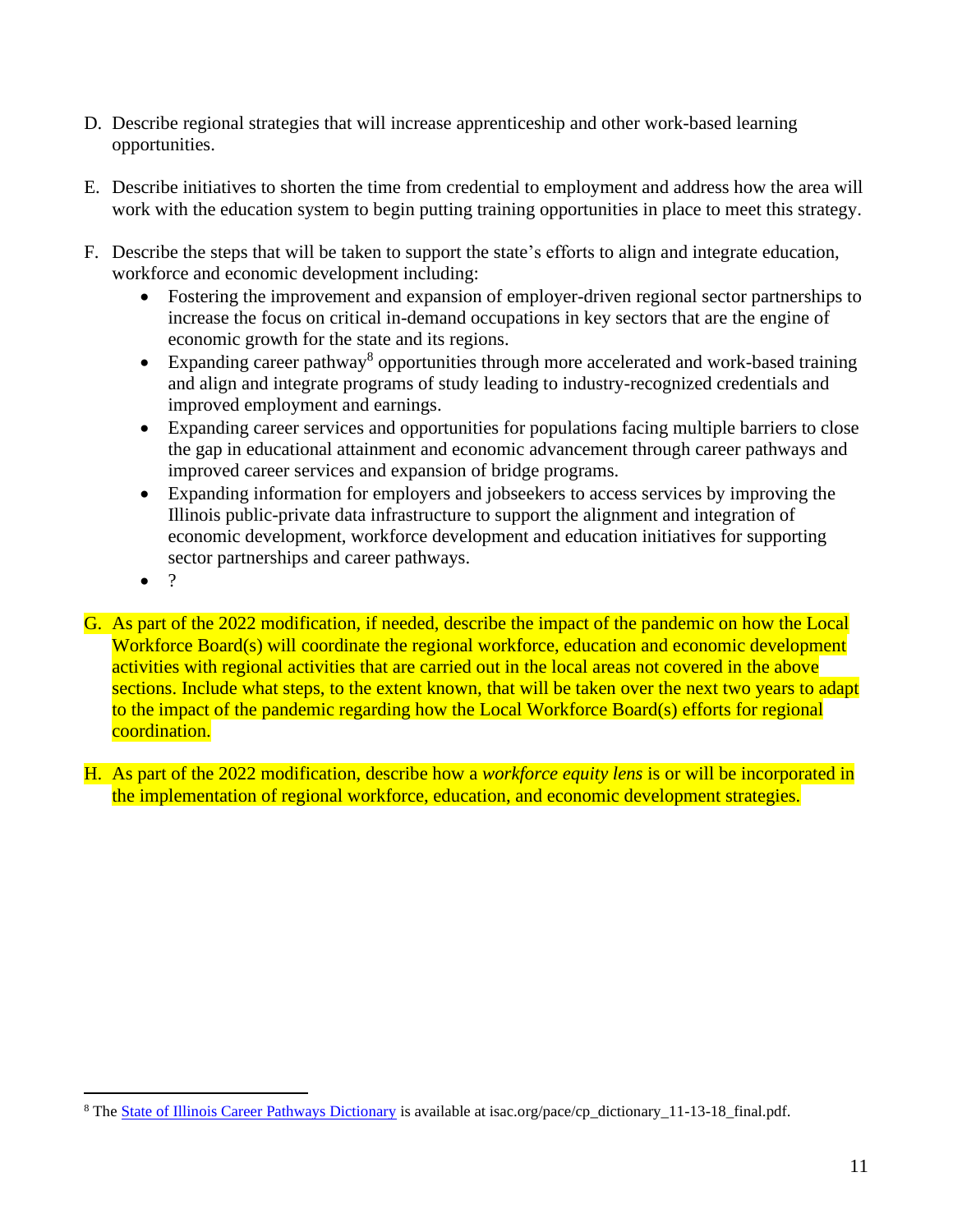#### **CHAPTER 4: OPERATING SYSTEMS AND POLICIES – LOCAL COMPONENT**

This chapter provides an overview of all the operating systems and policies within the Local Workforce Innovation Areas (LWIAs). LWIAs must incorporate key documents into the plan that describe the onestop delivery system and the services that are provided by the workforce partners. LWIAs are required to provide *updated* information and analysis noting any significant impacts of the COVID-19 National Health Emergency and what steps will be taken to address the challenges and opportunities that are associated with the local operating system and policies.

- A. Coordination of Planning Requirements: The plan will incorporate the Memorandum of Understanding and Service Integration Action Plan and include the following statements in this chapter:
	- *The Local Workforce Innovation Area (enter number) Memorandum of Understanding provides a description of the one-stop delivery system, and other information that is essential to the establishment and operation of effective local workforce development systems as required by the WIOA Rule (20 CFR Part 678.705). The Memorandum of Understanding and any subsequent modifications is incorporated by reference into this plan.*
	- *The Local Workforce Innovation Area (enter number) Service Integration Action Plan provides a description of how local workforce partners will align and coordinate services as required by the State of Illinois Service Integration Policy (WIOA Policy Chapter 1, Section 13). The Service Integration Action Plan and any subsequent modifications is incorporated by reference into this plan.*
- B. Provide information regarding the use of technology in the one-stop delivery system, including a description of:
	- How the workforce centers are implementing and transitioning to an integrated, technologyenabled intake and case management information system for programs carried out under WIOA  $(\S$  679.560(b)(20)).
	- How the Local Board will facilitate access to services provided through the one-stop delivery system, including in remote areas, through the use of technology and other means  $(\S 679.560(b)(5)(ii))$ .
	- As part of the 2022 modification, describe how lessons learned about the remote delivery of services during the COVID-19 National Health Emergency will be adapted into operations over the next two years.
- C. Describe how the Local Board will support the strategies identified in the Unified State Plan and work with entities carrying out core programs, including a description of the following, noting significant implications of the COVID-19 National Health Emergency where applicable (§ 679.560(b)(1)(ii)):
	- Expanding access to employment, training, education and supportive services for eligible individuals, particularly eligible individuals with barriers to employment  $(\S 679.560(b)(2)(i))$ ;
	- Scaling up the use of Integrated Education and Training models to help adults get their GED and work on other basic skills and English language acquisition while earning credentials and industry-recognized credentials that lead to in-demand occupations;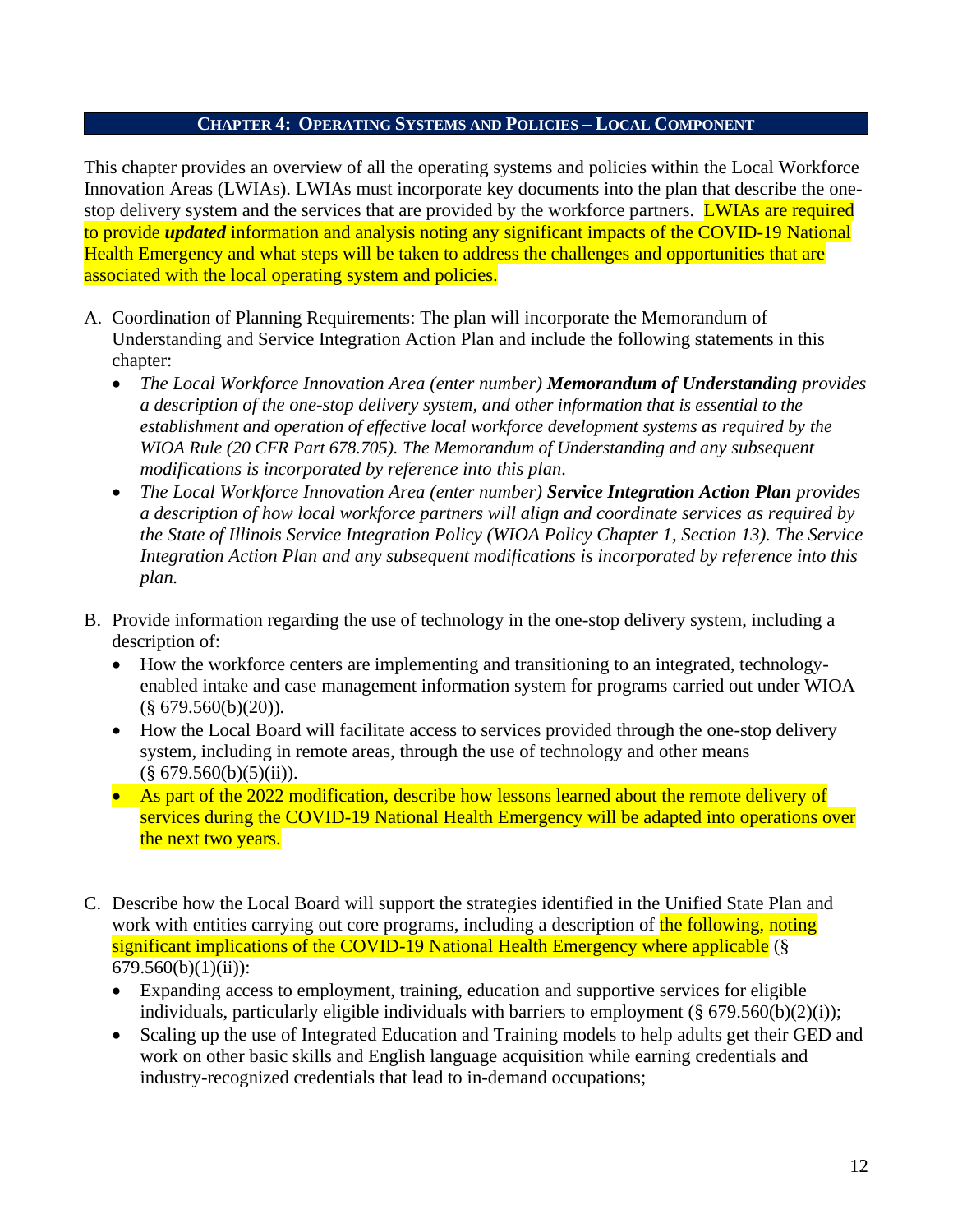- Using the insights and lessons learned from successful dual credit programs to scale up similar efforts in other sectors and regions;
- Determining the most effective marketing methods and messages for informing college and university students about Prior Learning Assessments;
- Investigating how targeted marketing can identify segments of the labor force, such as mature workers and the underemployed, who may not require extensive education or training to qualify for jobs in high demand occupations;
- Facilitating the development of career pathways and co-enrollment, as appropriate, in core programs  $(\S 679.560(b)(2)(ii))$ ; and
- Improving access to activities leading to a recognized post-secondary credential (including a credential that is an industry-recognized certificate or certification, portable, and stackable) (§  $679.560(b)(2)(iii)$ ).
- In the 2022 modification, use insights and lessons learned from COVID-19 National Health Emergency regarding the identification and service delivery to targeted populations significantly affected by the pandemic.
- D. Provide information regarding the local coordination strategies with state (including the Unified State Plan), regional and local partners to enhance services and avoid duplication of activities, including a description of the following, noting any significant implications of the COVID-19 National Health Emergency, where applicable:
	- Adult, Dislocated Worker and Youth employment and training activities under WIOA Title I  $(\$ 679.560(b)(6)).$
	- Adult education and literacy activities under WIOA Title II. This description must include how the Local Board will carry out the review of local applications submitted under Title II consistent with WIOA Secs.  $107(d)(11)(A)$  and (B)(i) and WIOA Sec. 232 (§ 679.560(b)(12)).
	- Wagner-Peyser Act (29 U.S.C. 49 et seq.) services  $(\S 679.560(b)(11))$ .
	- Vocational rehabilitation service activities under WIOA Title IV (§ 679.560(b)(13)).
	- Relevant secondary and post-secondary education programs and activities with education and workforce investment activities (§ 679.560(b)(9)).
	- How the Local Board will support the state strategies identified under § 676.105 and work with the entities carrying out core programs and other workforce development programs, including programs of study and career pathway programs under the Strengthening Career and Technical Education for the 21<sup>st</sup> Century Act authorized under the Carl D. Perkins Career and Technical Education Act of 2006 (20 U.S.C. 2301 et seq.) to support service alignment and needs identified in regional or local level assessments including the Perkins Comprehensive Local Needs Assessment (§ 679.560(b)(1)(ii)).
	- Provide a copy of the local supportive service policies and describe how the Local Board will coordinate the provision of transportation and other appropriate supportive services in the local area (§ 679.560(b)(10)) and include information on the supportive services by each local program as appropriate.
- E. Provide a description of how the local area will provide adult and dislocated worker employment and training activities including:
	- A description and assessment of the type and availability of adult and dislocated worker employment and training activities in the local area  $(\S 679.560(b)(6))$ .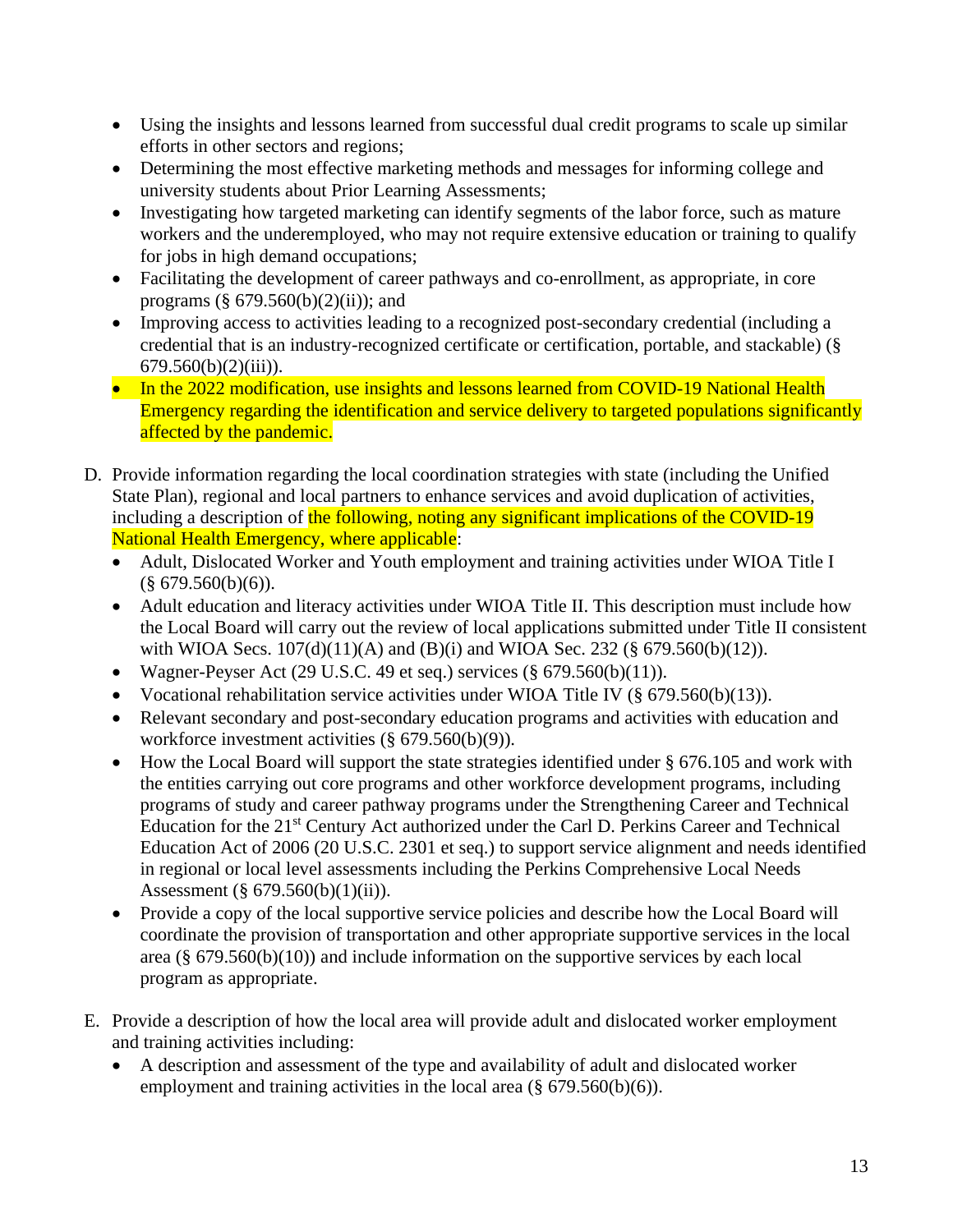- A description of how the Local Board will coordinate workforce investment activities carried out in the local area with statewide rapid response activities ( $\S$  679.560(b)(7)). As part of the 2022 modification, describe how adult and dislocated worker employment and training activities will address the impact and recovery from the COVID-19 National Health Emergency.
- F. Provide a description of how the local area will provide youth activities including:
	- A description and assessment of the type and availability of youth workforce investment activities in the local area, including activities for youth who are individuals with disabilities, which must include an identification of successful models of such activities (§ 679.560(b)(8)).
	- A description of how local areas will meet the minimum expenditure rate for out-of-school youth.
	- As part of the 2022 modification, describe how youth activities will address the impact and recovery from the COVID-19 National Health Emergency.
- G. Provide a description of how the local area will provide services to individuals with barriers to employment<sup>9</sup> as outlined in the Unified State Plan:
	- Provide information on how priority will be given to recipients of public assistance, other lowincome individuals and individuals who are basic skills deficient consistent with WIOA Sec. 134(c)(3)(E) (§ 679.560(b)(21)).
	- Describe how the local workforce areas will ensure equitable access to workforce and educational services through the following actions:
		- o Disaggregating data by race, gender, and target population to reveal where disparities and inequities exist in policies and programs.
		- o Exposing more high school students, particularly young women and minorities, to careers in science, technology, engineering and math fields.
		- o Exploring how effective mentor programs can be expanded to adults, particularly those who are displaced and moving to a new career.
		- o Ensuring workforce services are strategically located in relation to the populations in most need
- H. Provide a description of training policies and activities in the local area, including the following and any significant implications of the COVID-19 National Health Emergency, as applicable:
	- How local areas will meet the annual Training Expenditure Requirement (WIOA Policy Chapter 8. Section  $4^{10}$ :

<sup>9</sup> The term "individual with barrier to employment" means one or more of the following populations: displaced homemakers, low-income individuals, Indians, Alaska Natives, and Native Hawaiians, individuals with disabilities, including youth who are individuals with disabilities, older individuals, ex-offenders, homeless individuals, or homeless children and youths, youth who are in or have aged out of the foster care system, individuals who are English language learners, individuals who have low levels of literacy, and individuals facing substantial cultural barriers, eligible migrant and seasonal farmworkers, individuals within 2 years of exhausting lifetime eligibility under part A of title IV of the Social Security Act, single parents, including pregnant single women, long-term unemployed individuals, and such other groups as the Governor determines to have barriers to employment (WIOA Sec. 3(24)).

<sup>10</sup> <https://apps.il-work-net.com/WIOAPolicy/Policy/Index/250>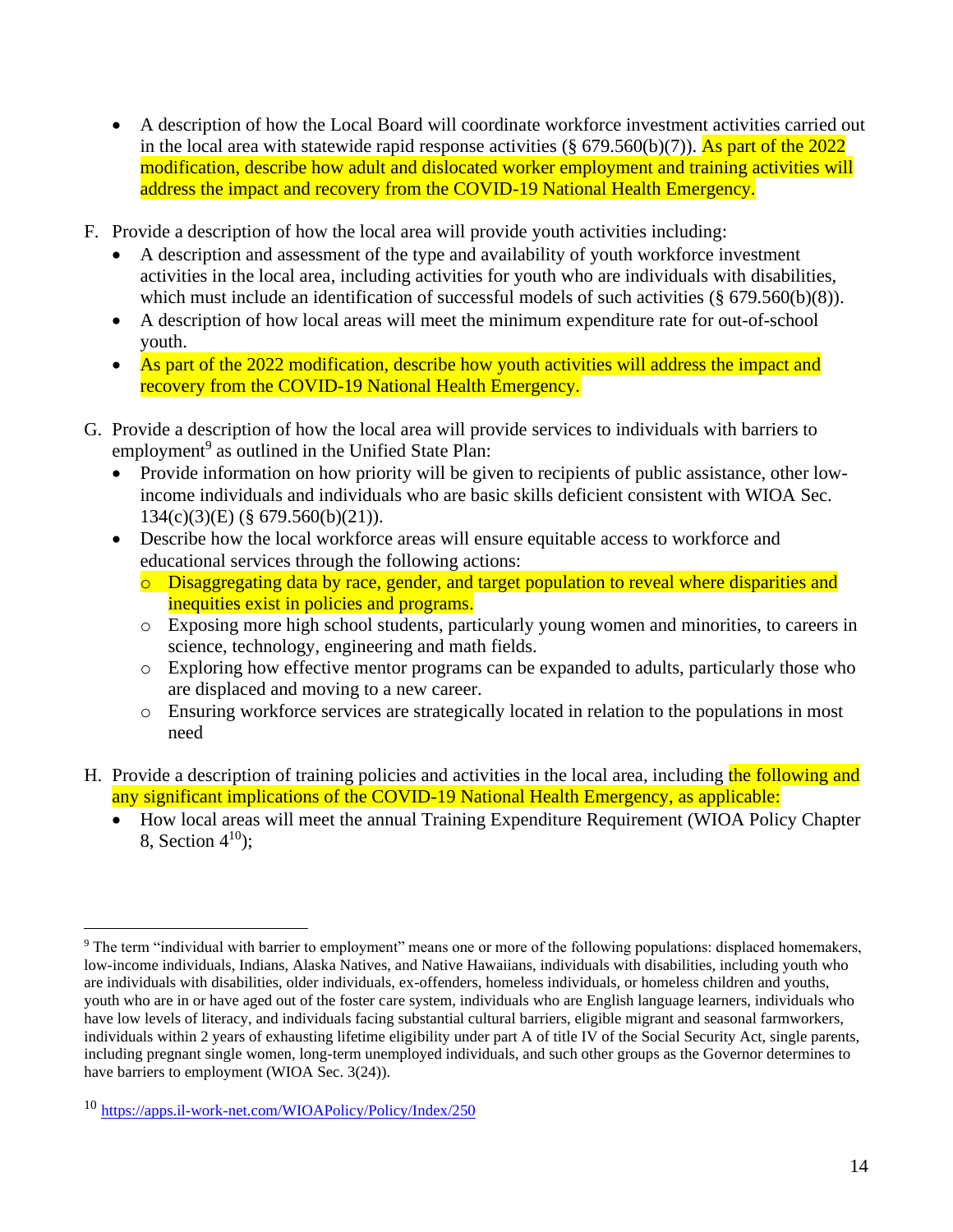- How local areas will encourage the use of work-based learning strategies, including the local area goals for specific work-based learning activities and proposed outcomes related to these activities;
- Provide a copy of the local Individual Training Account Policy and describe how training services outlined in WIOA Sec. 134 will be provided through the use of individual training accounts, including, if contracts for training services will be used, how the use of such contracts will be coordinated with the use of individual training accounts under that chapter, and how the Local Board will ensure informed customer choice in the selection of training programs regardless of how the training services are to be provided  $(\S 679.560(b)(18))$ ; and
- Provide a copy of the local training provider approval policy and procedures. Describe how the Local Board will ensure the continuous improvement of eligible providers of services through the system and that the providers will meet the employment needs of local employers, workers and jobseekers.
- I. Describe if the local workforce board will authorize the transfer of WIOA Title IB workforce funds, including the maximum dollar amount and/or percentage that is authorized to be transferred on an annual basis:
	- To transfer funds between the adult and dislocated worker funding streams.
	- To use funds for incumbent worker training as outlined in WIOA Sec.  $134(d)(4)(A)(i)$ .
	- To use funds for transitional jobs as outlined in WIOA Sec.  $134(d)(5)$ .
	- To use funds for pay for performance contracts as outlined in WIOA Sec.  $133(b)(2-3)$ .
- J. As part of the 2022 modification, if needed, describe the impact of the pandemic the operating systems and policies within the Local Workforce Innovation Areas (LWIAs) otherwise not already described above. Include what steps, to the extent known, that will be taken over the next two years to adapt to the impact of the pandemic regarding the operating systems and policies within the Local Workforce Innovation Areas (LWIAs).

K. Describe how a workforce equity lens is or will be incorporated in the operating systems and policies as part of the Local Workforce Innovation Areas (LWIAs)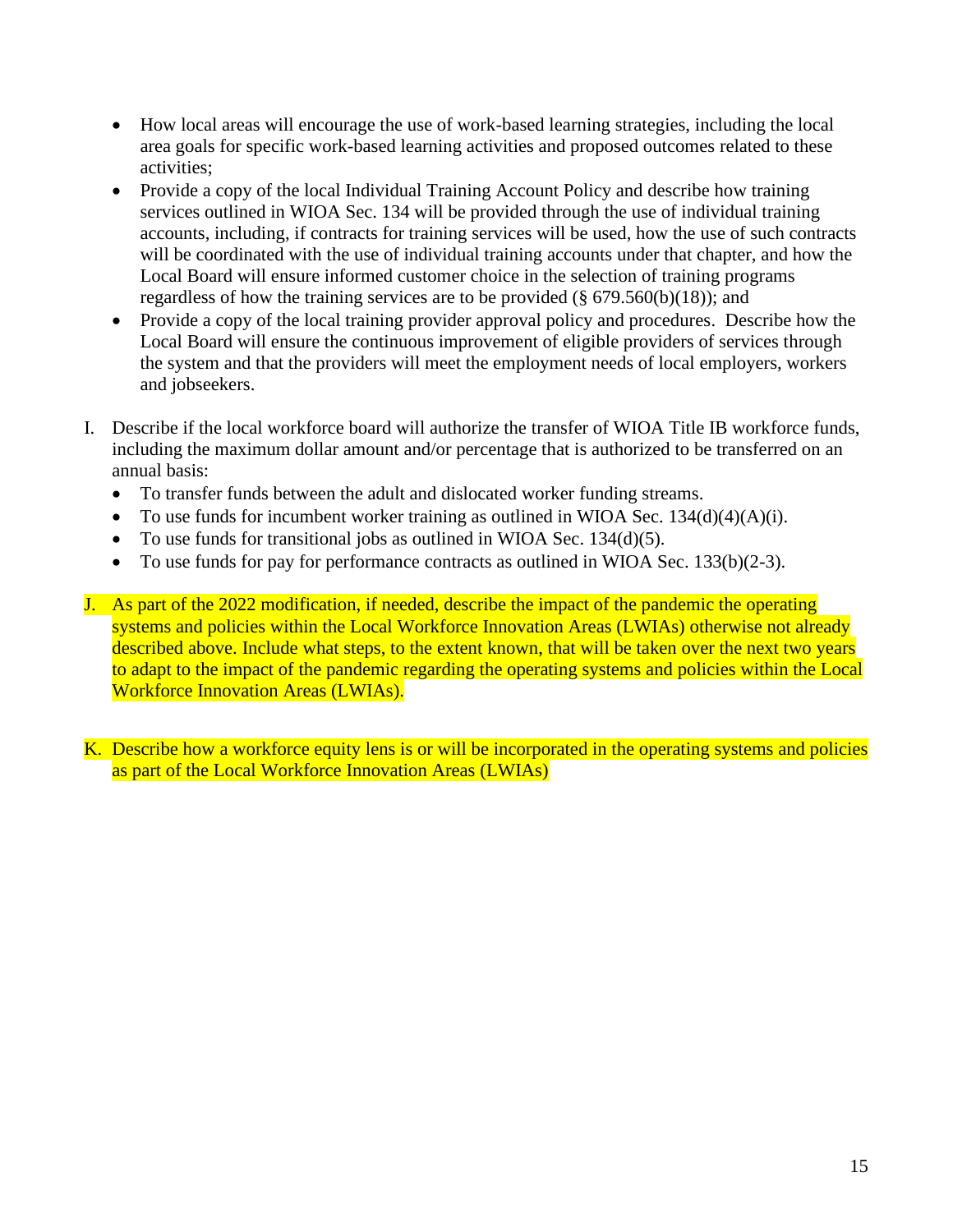## **CHAPTER 5: PERFORMANCE GOALS AND EVALUATION – LOCAL COMPONENT**

The plan must include information on the actions the Local Board will take toward becoming or remaining a high performing board, consistent with the factors developed by the State Board (WIOA Sec. 101(d)(6)) and (§ 679.560(b)(17)). **LWIAs are required to provide** *updated* information and analysis noting any significant impacts of the COVID-19 National Health Emergency and what steps will be taken to address the challenges and opportunities that are associated with performance goals and evaluation.

- A. Provide information regarding the local levels of performance negotiated with the Governor and chief elected official consistent with WIOA Sec. 116(c), to be used to measure the performance of the local area and to be used by the Local Board for measuring the performance of the local fiscal agent (where appropriate), eligible providers under WIOA Title I Subtitle B and the one-stop delivery system (core and required partners as applicable) in the local area (§ 679.560(b)(16)).
	- WIOA Performance Measures
	- Additional State Performance Measures
- B. Provide a description of the current and planned evaluation activities and how this information will be provided to the local board and program administrators as appropriate.
	- What existing service delivery strategies will be expanded based on promising return on investment?
	- What existing service delivery strategies will be curtailed or eliminated based on minimal return on investment?
	- What new service strategies will be used to address regional educational and training needs based on promising return on investment?
		- o What return on investment and qualitative outcome data for various education and training programs will be collected to identify barriers to enrollment?
		- o What are the most cost-effective approaches to taking down those barriers or helping residents overcome them?
- C. Provide a description of the current and planned evaluation activities and how this information will be provided to the local board and program administrators as appropriate.
- D. As part of the 2022 modification, if needed, describe the impact of the pandemic on the regional service strategies, including use of cooperative service delivery strategies and the connection of job seekers with employers, not covered in the above sections. Include what steps, to the extent known, that will be taken over the next two years to adapt to the impact of the pandemic in regard to the regional service strategies, including use of cooperative service delivery strategies and the connection of job seekers with employers.
- E. As part of the 2022 modification, describe how a *workforce equity lens* is or will be incorporated in the analysis of performance goals and implementation of evaluation activities.

### **CHAPTER 6: TECHNICAL REQUIREMENTS AND ASSURANCES – LOCAL COMPONENT**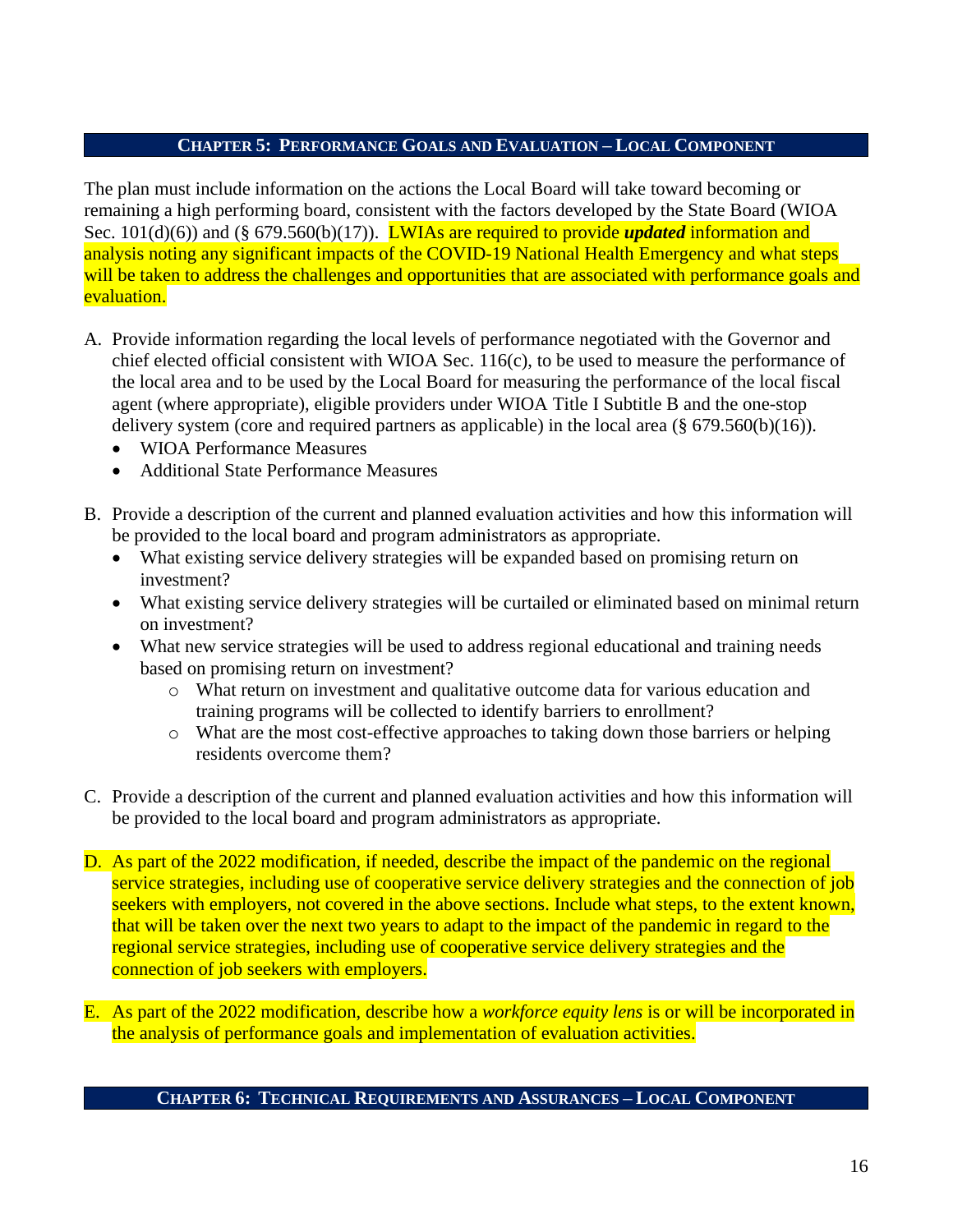This chapter includes the technical requirements and assurances that are required by the Workforce Innovation and Opportunity Act (WIOA Sec. 121 (c)(2)(iv)). LWIAs are required to provide *updated*  information and analysis noting any significant impacts of the COVID-19 National Health Emergency and what steps will be taken to address the challenges and opportunities that are associated with meeting the administrative requirement of the Workforce Innovation and Opportunity Act programs.

## A. Fiscal Management

- Identify the entity responsible for the disbursal of grant funds described in WIOA Sec. 107(d)(12)(B)(i)(III) as determined by the chief elected official or the Governor under WIOA Sec. 107(d)(12)(B)(i) (§ 679.560(b)(14)).
- Provide a copy of the local procurement policies and procedures and describe the competitive procurement process that will be used to award the subgrants and contracts for WIOA Title I activities (§ 679.560(b)(15)).
- B. Physical and Programmatic Accessibility
	- Describe how entities within the one-stop delivery system, including one-stop operators and the one-stop partners, will comply with WIOA Sec. 188, if applicable, and applicable provisions of the Americans with Disabilities Act of 1990 (42 U.S.C. 12101 et seq.) regarding the physical and programmatic accessibility of facilities, programs and services, technology and materials for individuals with disabilities, including providing staff training and support for addressing the needs of individuals with disabilities  $(\S 679.560(b)(5)(iii))$ .
	- Provide copies of executed cooperative agreements (as applicable) which define how all local service providers, including additional providers, will carry out the requirements for integration of and access to the entire set of services available in the local one-stop system, with respect to efforts that will enhance the provision of services to individuals with disabilities  $(\frac{6}{9}679.560(b)(13))$ . This may include cross training of staff, technical assistance, use and sharing of information, cooperative efforts with employers and other efforts at cooperation, collaboration and coordination.
- C. Plan Development and Public Comment
	- Describe the process used by the Local Board to provide a public comment period prior to submission of the plan, including an opportunity to have input into the development of the local plan, particularly for representatives of businesses, education and labor organizations (§ 679.560(b)(19)).
	- Provide a summary of the public comments received and how this information was addressed by the CEO, partners and the Local Board in the final plan.
	- Provide information regarding the regional and local plan modification procedures.
- D. Describe how a *workforce equity lens* is or will be incorporated in with meeting the administrative requirement of the Workforce Innovation and Opportunity Act programs